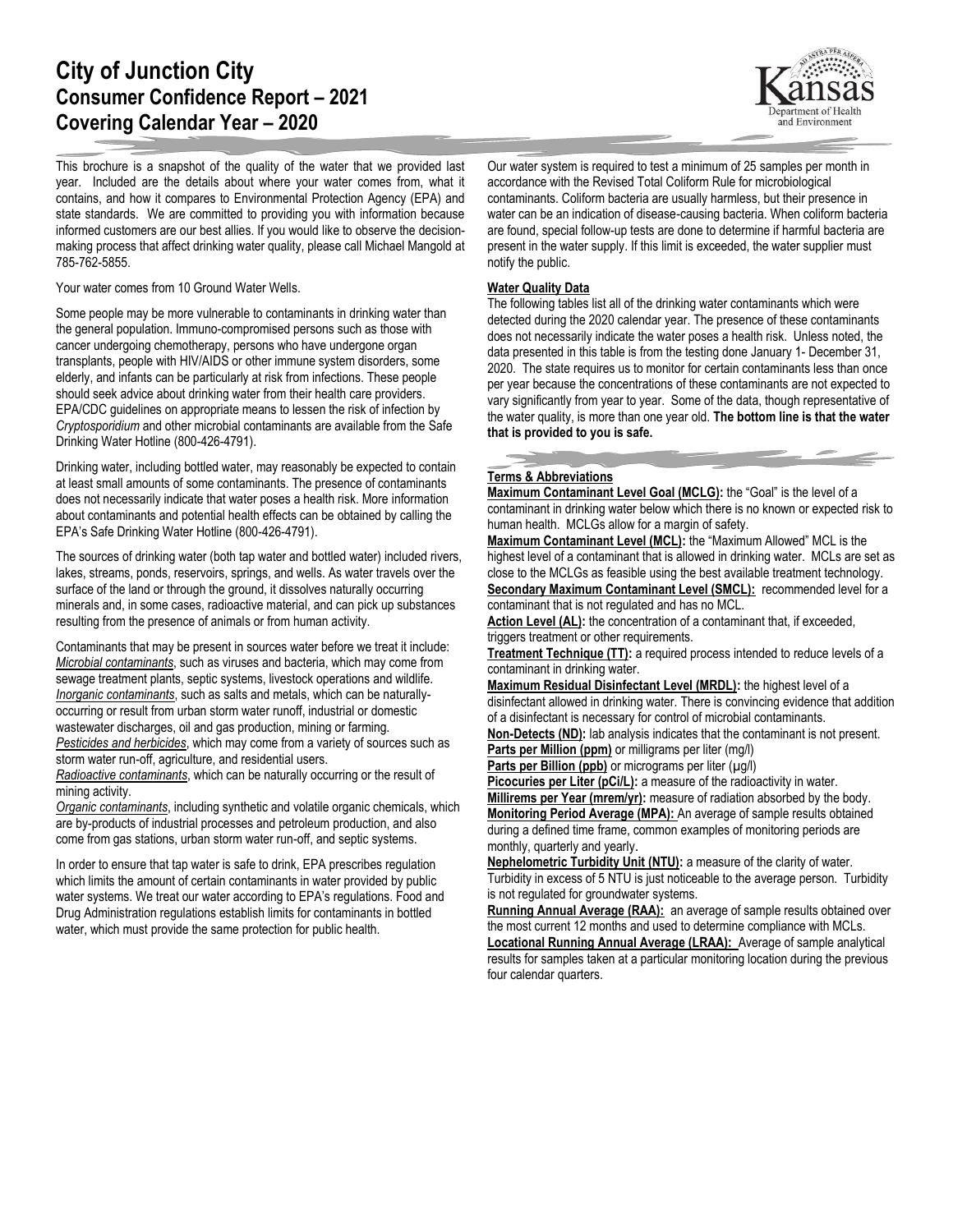## **Testing Results for: City of Junction City**

| <b>Regulated Contaminants</b>    | <b>Collection</b><br>Date   | <b>Highest</b><br>Value | Range<br>(low/high) | <b>Unit</b> | <b>MCL</b>     | <b>MCLG</b> | <b>Typical Source</b>                                            |  |  |
|----------------------------------|-----------------------------|-------------------------|---------------------|-------------|----------------|-------------|------------------------------------------------------------------|--|--|
| ARSENIC                          | 5/12/2020                   | 1.7                     | 1.7                 | ppb         | 10             | $\bf{0}$    | Erosion of natural deposits                                      |  |  |
| <b>BARIUM</b>                    | 5/12/2020                   | 0.027                   | 0.027               | ppm         | $\overline{2}$ | 2           | Discharge from metal refineries                                  |  |  |
| <b>CHROMIUM</b>                  | 5/12/2020                   | 2.5                     | 2.5                 | ppb         | 100            | 100         | Discharge from steel and pulp mills                              |  |  |
| <b>FLUORIDE</b>                  | 5/12/2020                   | 0.58                    | $0.21 - 0.58$       | ppm         | 4              | 4           | Natural deposits; Water additive which promotes<br>strong teeth. |  |  |
| <b>NITRATE</b>                   | 5/12/2020                   | 2.5                     | $1.6 - 2.5$         | ppm         | 10             | 10          | Runoff from fertilizer use                                       |  |  |
| <b>SELENIUM</b>                  | 5/12/2020                   | 2.3                     | 2.3                 | ppb         | 50             | 50          | Erosion of natural deposits                                      |  |  |
|                                  |                             |                         |                     |             |                |             |                                                                  |  |  |
| <b>Disinfection Byproducts</b>   | <b>Monitoring</b><br>Period | Highest<br><b>RAA</b>   | Range<br>(low/high) | <b>Unit</b> | <b>MCL</b>     | <b>MCLG</b> | <b>Typical Source</b>                                            |  |  |
| TOTAL HALOACETIC ACIDS<br>(HAA5) | 2020                        | 20                      | $13 - 28$           | ppb         | 60             | 0           | By-product of drinking water disinfection                        |  |  |
| TOTAL TRIHALOMETHANES<br>(TTHMs) | 2020                        | 71                      | $41 - 95$           | ppb         | 80             | 0           | By-product of drinking water chlorination                        |  |  |

| ∟ead and Copper        | Monitoring Period                   | 90 <sup>th</sup><br>$\cdots$<br>Percentile | Range<br>(low/high) | Unit | AL   | <b>Sites</b><br>Over AL | Tvpical Source                  |
|------------------------|-------------------------------------|--------------------------------------------|---------------------|------|------|-------------------------|---------------------------------|
| <b>FREE</b><br>COPPER. | nnnn<br><b>OO10</b><br>ZUZU<br>ZUIO | 0.026                                      | $0.0018 - 0.061$    | ppm  | ں. ، |                         | Corrosion of household plumbing |

If present, elevated levels of lead can cause serious health problems, especially for pregnant women and young children. Lead in drinking water is primarily from materials and components associated with service lines and home plumbing. Your water system is responsible for providing high quality drinking water but cannot control the variety of materials used in plumbing components. When your water has been sitting for several hours, you can minimize the potential for lead exposure by flushing your tap for 30 seconds to 2 minutes before using water for drinking or cooking. If you are concerned about lead in your water, you may wish to have your water tested. Information on lead in drinking water, testing methods, and steps you can take to minimize exposure is available from the Safe Drinking Water Hotline or at [http://www.epa.gov/safewater/lead.](http://www.epa.gov/safewater/lead)

| <b>Chlorine/Chloramines</b><br><b>Maximum Disinfection Level</b>                                                       | <b>MPA</b> |                        | <b>MPA Units</b> |                      | <b>RAA</b> |                     | <b>RAA Units</b> |           |             |
|------------------------------------------------------------------------------------------------------------------------|------------|------------------------|------------------|----------------------|------------|---------------------|------------------|-----------|-------------|
| 05/01/2020 - 05/31/2020                                                                                                | 1.1        |                        | MG/L             |                      | 1.0        |                     | MG/L             |           |             |
| Secondary Contaminants - Non-Health Based Contaminants<br>- No Federal Maximum Contaminant Level (MCL)<br>Established. |            | <b>Collection Date</b> |                  | <b>Highest Value</b> |            | Range<br>(low/high) |                  | Unit      | <b>SMCL</b> |
| ALKALINITY, TOTAL                                                                                                      |            | 5/12/2020              |                  | 55                   | 55         |                     | MG/L             | 300       |             |
| <b>CALCIUM</b>                                                                                                         |            | 5/12/2020              |                  | 25                   |            | 25                  |                  | MG/L      | 200         |
| <b>CHLORIDE</b>                                                                                                        |            | 5/12/2020              |                  | 59                   |            | 59                  |                  | MG/L      | 250         |
| CONDUCTIVITY @ 25 C UMHOS/CM                                                                                           |            | 5/12/2020              |                  | 490                  |            | 490                 |                  | UMHO/CM   | 1500        |
| <b>CORROSIVITY</b>                                                                                                     |            | 5/12/2020              |                  | 0.23                 |            | 0.23                |                  | LANG      | 0           |
| HARDNESS, TOTAL (AS CACO3)                                                                                             |            | 5/12/2020              |                  | 130                  |            | 130                 |                  | MG/L      | 400         |
| <b>MAGNESIUM</b>                                                                                                       |            | 5/12/2020              |                  | 17                   |            | 17                  |                  | MG/L      | 150         |
| PH                                                                                                                     |            | 5/12/2020              |                  | 8.7                  |            | 8.7                 |                  | <b>PH</b> | 8.5         |
| PHOSPHORUS, TOTAL                                                                                                      |            | 5/12/2020              |                  | 0.025                |            | 0.025               |                  | MG/L      | 5           |
| <b>POTASSIUM</b>                                                                                                       |            | 5/12/2020              | 8.9              |                      |            | 8.9                 |                  | MG/L      | 100         |
| <b>SILICA</b>                                                                                                          |            | 5/12/2020              |                  | 21                   |            | 21                  |                  | MG/L      | 50          |
| SODIUM                                                                                                                 |            | 5/12/2020              | 41               |                      |            | 41                  |                  | MG/L      | 100         |
| <b>SULFATE</b>                                                                                                         |            | 5/12/2020              | 82               |                      |            | 82                  |                  | MG/L      | 250         |
| <b>TDS</b>                                                                                                             |            | 5/12/2020              |                  | 300                  |            | 300                 |                  | MG/L      | 500         |

| <b>UCMR 4 (Unregulated Contaminants)</b> | <b>Collection Date</b> | <b>Our Highest Value</b> | Range<br>(low/high) | <b>Unit</b> |
|------------------------------------------|------------------------|--------------------------|---------------------|-------------|
| Bromochloroacetic acid                   | 02/25/2021             | 6.43                     | $4.18 - 6.43$       | ppb         |
| Bromodichloroacetic acid                 | 02/25/2021             | 7.38                     | $6.61 - 7.38$       | ppb         |
| Chlorodibromoacetic acid                 | 02/25/2021             | 3.68                     | $2.65 - 3.68$       | ppb         |
| Dibromoacetic acid                       | 02/25/2021             | 6.56                     | $4.93 - 6.56$       | ppb         |
| Dichloroacetic acid                      | 02/25/2021             | 0.576                    | $3.81 - 5.76$       | ppb         |
| Monobromoacetic acid                     | 02/25/2021             | 0.70                     | $0.532 - 0.700$     | ppb         |
| Tribromoacetic acid                      | 02/25/2021             | 2.29                     | $0.000 - 2.69$      | ppb         |
| Trichloroacetic acid                     | 02/25/2021             | 2.00                     | $1.53 - 2.00$       | ppb         |

**Please Note: Because of sampling schedules, results may be older than 1 year**.

During the 2020 calendar year, we had no violation(s) of drinking water regulations.

Additional Required Health Effects Language: